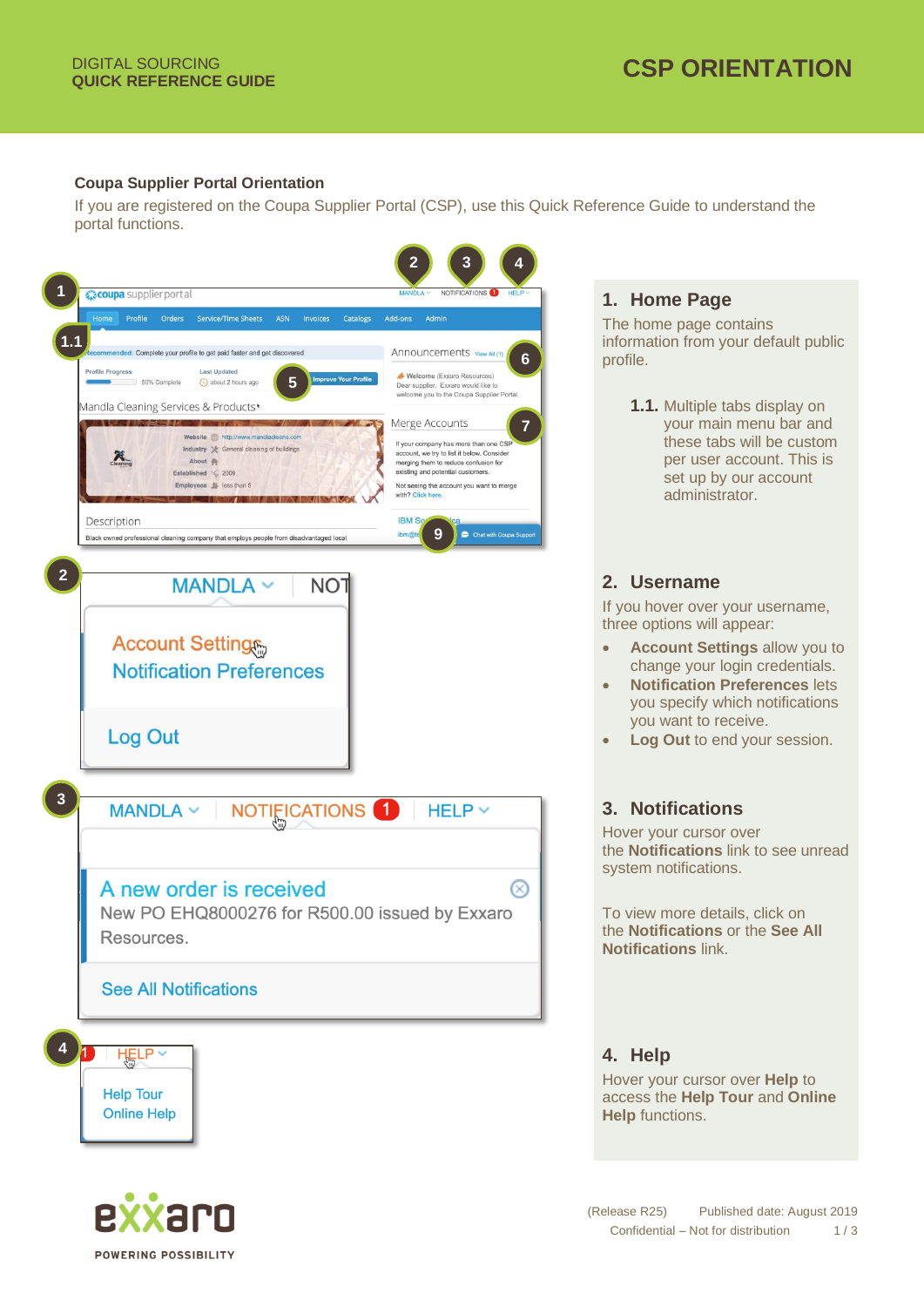

# **4.1. Help Tour**

The **Help Tour** will show different orientations depending on the tab you're in.

For example, if you are in the **Orders** tab, the **Help Tour** will be specific to purchase order functions.

# **5. Public Profile**

In the **Home** page, click on **Improve Your Profile** to create, modify, and manage your public profile.

# **6. Announcements**

In the **Announcements** section you can view important information that has been published by your customers.

# **7. Merge Accounts**

If you have than one account/profile doing business with Exxaro, Coupa will show suggestions to merge accounts (based on the email domain).

If you want to merge an account, click on the **Request Merge** button and if you wish to keep accounts separate click **Remove**.